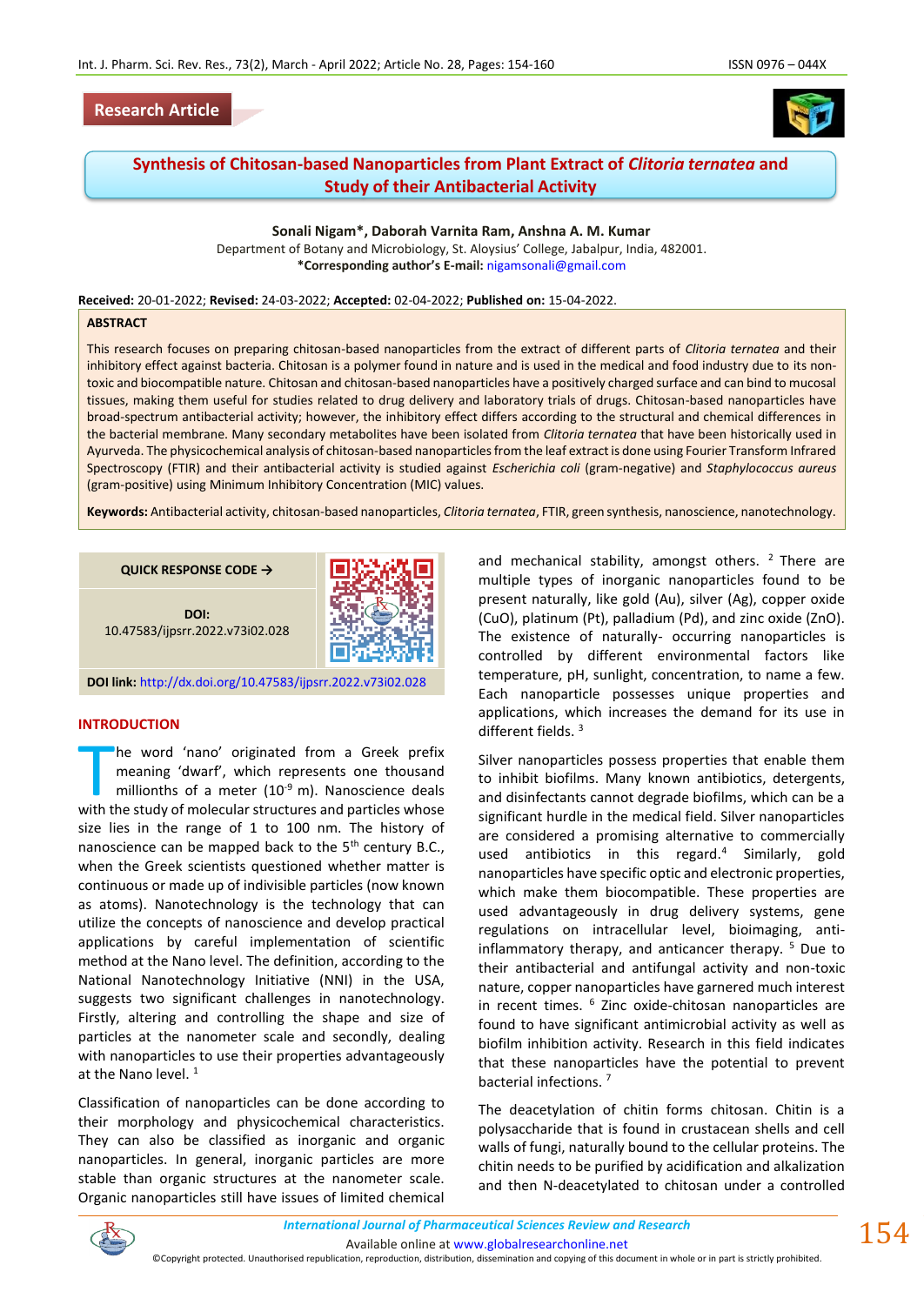environment. Chitosan aids both active and passive transport of drugs by facilitating the opening of the tight junctions of cellular epithelium leading to enhanced penetration. The solubility of chitosan varies with pH change; therefore, it is vital to match the nanoparticle formulator to the physicochemical properties of chitosan as per the requirement and the expected biological environment with the processing method. Chitosan and chitosan-based nanoparticles have a positively charged surface and can bind to mucosal tissues, allowing the drug payload's sustained release. In vitro and in vivo studies have demonstrated the biocompatibility of chitosan-based nanoparticles. These properties are advantageously used in cancer therapy and treatment of digestion-related diseases, pneumonic diseases, eye infections, and delivering drugs to the brain through the non-parenteral route. <sup>8</sup>

Researchers have suggested multiple hypotheses to elucidate the mechanism behind the action of chitosanbased nanoparticles against bacteria. The most commonly proposed hypothesis is the disruption in DNA replication in bacterial cells. In this mechanism, the polycations of chitosan-based nanoparticles form ionic bonds with the bacterial-surface anions, leading to a change in the degree of permeability of the cell membrane. The nanoparticles then bind to DNA, leading to the death of bacterial cells.<sup>9,10</sup> Another mechanism that has been put forward is that chitosan-based nanoparticles form chelate complexes with metal atoms or ions present on the cell wall of bacteria, which initiates the production of toxins and suppresses the growth of cells. <sup>11</sup>

Green synthesis of nanoparticles is a reliable, sustainable, and eco-friendly way of synthesizing nanoparticles. *Clitoria ternatea* of the Fabaceae family, used in this study, is commonly known as butterfly pea. Traditional medicine uses *Clitoria ternatea* since ancient times in treating stress, depression, anxiety, sleep-related issues, and convulsions. Many secondary metabolites, like terpenoids, flavonol derivatives, anthocyanins, and steroids, have been isolated from the extracts of *Clitoria ternatea*. These secondary metabolites demonstrate pharmacological properties that can help inhibit microbial growth, fever, inflammation, and pain, lower blood glucose levels, act as a local anesthetic, lower blood platelet aggregation and enhance vascular smooth muscle relaxation.<sup>12</sup>

For the physicochemical analysis of chitosan-based nanoparticles, various analytical techniques can be used simultaneously. Transmission Electron Microscope and Scanning Electron Microscope are used to analyze the structure and morphology of nanoparticles and chitosanbased nanoparticles. FTIR spectroscopy is used for the analysis of functional groups in the plant extract and the purified chitosan-based nanoparticle suspension. It can be used to predict and deduce other structural features of nanoparticles as well. X-Ray Diffraction (XRD) is used to determine the size of the particles and zeta potential of chitosan-based nanoparticles extracted from plants. Analysis of chitosan-based nanoparticles is done to detect their crystalline nature, and the particle size can be calculated using Debye Scherrer's equation.<sup>13</sup> FTIR study of nanoparticles and chitosan-based nanoparticles extracted from *Mentha longifolia* plant of the Lamiaceae family revealed that the FTIR of mint extract showed bands at 1300.78, 1600.86, and 1705.85  $cm^{-1}$ , which were absent in chitosan-based nanoparticles, indicating the successful incorporation of chitosan into the nanoparticles. $^{14}$ Similarly, Transmission Electron Microscopy (TEM) of chitosan-based nanoparticles derived from the leaf extract of *Catharanthus roseus* showed stable chitosan-based nanoparticles of average diameter within the range of 45- 50 nm with a ball-like appearance.<sup>15</sup> Another TEM study for the morphological analysis of synthesized nanoparticles from the mint extract showed that particles had a spherical shape and smooth surfaces. TEM images also show two layers (outer shell and inner core) in chitosan-based nanoparticles from mint extract. <sup>16</sup> Scanning Electron Microscopy (SEM) analysis of the chitosan-based nanoparticles obtained from mint extract showed many nanoparticles with an almost spherical ball-like appearance and well separated from each other.<sup>14</sup>

### **MATERIALS AND METHODOLOGY**

Different parts of *Clitoria ternatea* like leaves, stems, and flowers, as seen in figures 1 and 2, were collected from various gardens and nurseries of Jabalpur, Madhya Pradesh. The collected parts were sun-dried for two weeks as seen in figures 3, 4 and 5, and then an electric blender was used to grind the plant parts separately into a fine powder. The powdered plant parts were stored separately in air-tight plastic containers to keep them moisture-free.

### **Preparation of plant extract from leaf, stem and flower**

1g of fine powder of leaves was boiled in 100  $cm<sup>3</sup>$  of distilled water. After boiling, the mixture was covered and left to cool in a dark place under room temperature and pressure conditions for 24 hours, as seen in figures 6 and 7. Whatman paper no. 1 was used to filter the mixture in order to obtain an aqueous solution of leaf extract as seen in figure 8 and 9. The filtrate obtained was kept at  $4^{\circ}$ C for 14 hours overnight. The solution was then subjected to centrifugation at 7000 rpm for 15 minutes. The process of centrifugation was repeated 3-4 times to obtain the precipitate as pellets. Lastly, the pellets were collected and dried in a hot air oven, as seen in figures 10, 11 and 12. The dried powder was stored for further characterization studies. The exact process was repeated with the powdered stem and flower samples. 17,18

#### **Preparation of chitosan-based nanoparticles**

Firstly, chitosan was dissolved in an aqueous solution of 1% glacial acetic acid at a concentration of 2 mg/cm<sup>3</sup> with continuous stirring at 100 rpm using a magnetic stirrer. Then,  $6.5 \text{ cm}^3$  of the leaf extract was added drop-wise to 20 cm<sup>3</sup> of chitosan solution. The addition of leaf extract to the chitosan solution was done under constant stirring at 100 rpm for 30 minutes. The nanoparticle-containing

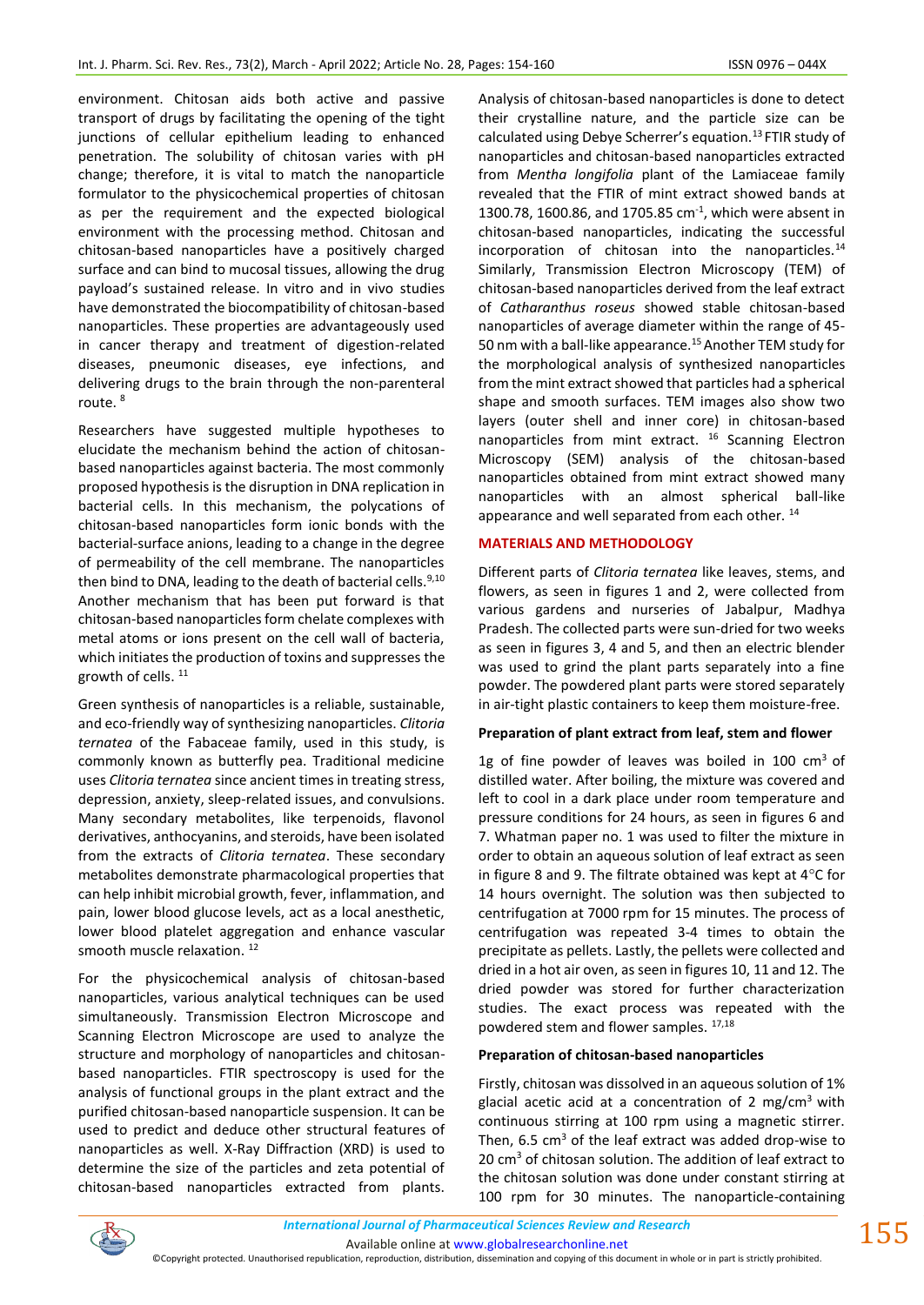solution obtained was subjected to centrifugation at 13000 rpm for 20 minutes to remove any unreacted chitosan impurities. The purified pellets of chitosan-based nanoparticles were collected and washed with distilled water, as seen in figures 13, 14 and 15. 8



**Figure 1:** *Ciltoria ternatea* plant with flowers



**Figure 5:** Sun-dried flowers of *Clitoria ternatea*



**Figure 2:** Flower of *Clitoria ternatea*



**Figure 6:** *Ciltoria ternatea* leaf extract



**Figure 3:** Sun-dried leaves of *Clitoria ternatea*



**Figure 7:** *Clitoria ternatea*  flower extract



**Figure 4:** Sun-dried stems of *Clitoria ternatea*



**Figure 8:** Filtration of plant extract using Whatman paper no. 1



**Figure 9:** Filtrate collected **Figure 10:** 



Nanoparticles from leaf extract



**Figure 11:** Nanoparticles from stem extract



**Figure 12:** Nanoparticles from flower extract



**Figure 13:** Chitosan-based nanoparticles from leaf extract



**Figure 14:** Chitosan-based nanoparticles from stem extract



**Figure 15:** Chitosan-based nanoparticles from flower extract



*International Journal of Pharmaceutical Sciences Review and Research International Journal of Pharmaceutical Sciences Review and Research* Available online a[t www.globalresearchonline.net](http://www.globalresearchonline.net/) ©Copyright protected. Unauthorised republication, reproduction, distribution, dissemination and copying of this document in whole or in part is strictly prohibited.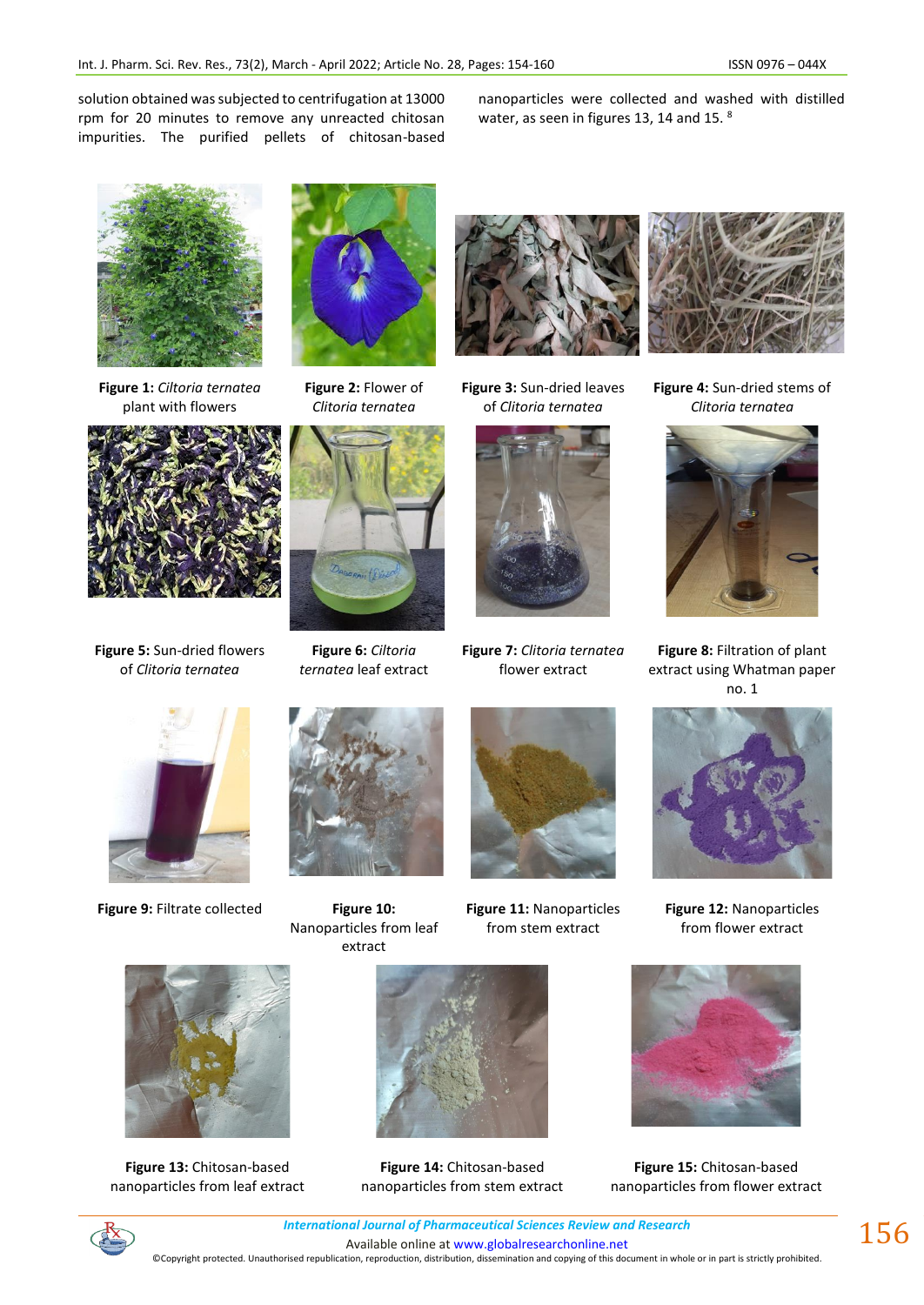#### **Physicochemical characterization of the nanoparticles**

FTIR spectroscopy analysis is used to confirm the presence of nanoparticles and analyze the functional groups present in each sample. For FTIR spectroscopy study, a pellet was obtained from each sample under a 1:99 ratio of sample to KBr. The measurements were recorded by ABB FTLA 2000- 100 at a resolution limit of 16  $cm<sup>-1</sup>$ . <sup>19</sup>

#### **Biofilm Inhibition Assay and antibacterial activity**

Minimum inhibitory concentration (MIC) values were calculated to assess the activity of chitosan-based nanoparticles against gram-negative and gram-positive bacteria, *Escherichia coli* and *Staphylococcus aureus,* respectively. Distilled water was sterilized before the preparation of solutions needed during the process. Chitosan-based nanoparticles derived from leaf extract were prepared at the concentrations of 100, 200, 300, 400, and 500 mg/cm<sup>3</sup>. A 96-well plate was used for biofilm inhibition assay. The two bacterial cell suspensions of 100 µl each were prepared in HiMedia™ Brain Heart Infusion Broth (BHIB). The cell suspensions were added to a 96-well titer plate. To this, the prepared concentration mixtures of chitosan-based nanoparticles were added. The nanoparticle-free cell suspension was taken as the positive control while, uninoculated BHIB served as negative control. The plates were allowed to incubate at  $37^{\circ}$ C for three days, after which the broth was removed. The 96-well titer plate was washed three times with sterilized distilled water to ensure the removal of dead, suspended cells that do not adhere to the titer plate. The addition of 100  $\mu$ l of 1% (w/v) aqueous crystal violet solution into the titer plate

was done and left undisturbed for 30 minutes. Then, 95% ethanol was added to the wells and left for a 15-minute incubation period. The resultant mixture obtained was analyzed using Ultraviolet-Visible Spectrophotometer at 570 nm. <sup>20</sup> The inhibitory effect on biofilm formation was calculated using the formula below.

Inhibition rate= (OD treatment/ OD control) x 100 21]

The inhibitory effect of chitosan-based nanoparticles against the same selected bacteria was studied. *Escherichia coli* and *Staphylococcus aureus* were grown on HiMedia™ Congo Red Agar (CRA). Glass bits were added in the chitosan-based nanoparticle-BHIB inoculated with bacterial suspensions. The mixture was left undisturbed for three days. Glass bits incubated with chitosan-based nanoparticle-free BHIB inoculated bacterial suspension was used as control. Glass bits were washed three times with sterilized distilled water and added onto the CRA plates. The plates were then left to incubate at  $37^{\circ}$ C for 24 hours. Observance of black-colored colonies was an indicator of biofilm formation. The tests on each bacterium were studied in triplicates. <sup>20</sup>

#### **RESULTS AND DISCUSSION**

This study deals with the new approach of green synthesis of chitosan-based nanoparticles from leaf, stem, and flower extract of *Clitoria ternatea*. The nanoparticles prepared by green synthesis possess many essential and valuable properties based on biological components, essential phytochemicals, and solvent systems used in the synthesis. 15

| S.<br>No. | <b>Source of Extract for</b><br>the synthesis of<br>nanoparticles | <b>Volume of extract</b><br>used<br>(cm <sup>3</sup> ) | <b>Amount of nanoparticles</b><br>obtained as dried powder (g) | Colour of<br>nanoparticle<br>obtained |
|-----------|-------------------------------------------------------------------|--------------------------------------------------------|----------------------------------------------------------------|---------------------------------------|
| 1.        | Leaf                                                              | 80                                                     | 0.052                                                          | Light grey                            |
| 2.        | <b>Stem</b>                                                       | 30                                                     | 0.021                                                          | Brown green                           |
| 3.        | <b>Flowers</b>                                                    | 60                                                     | 0.070                                                          | Violet                                |

**Table 1**: Colour and amount of synthesized nanoparticles from plant extract

**Table 2:** Colour and amount of synthesized chitosan-based nanoparticles from plant extract

| S.<br>No. | <b>Source of Extract for</b><br>the synthesis of<br>nanoparticles | <b>Volume of solution of</b><br>chitosan + volume of plant<br>extract used $(cm3)$ | <b>Amount of</b><br>nanoparticles obtained<br>as dried powder (g) | <b>Colour of</b><br>nanoparticles<br>obtained |
|-----------|-------------------------------------------------------------------|------------------------------------------------------------------------------------|-------------------------------------------------------------------|-----------------------------------------------|
|           | Leaf                                                              | $20 + 6.5$                                                                         | 0.068                                                             | Yellow-green                                  |
| 2.        | <b>Stem</b>                                                       | $20 + 6.5$                                                                         | 0.042                                                             | pale yellow                                   |
| 3         | <b>Flower</b>                                                     | $20 + 6.5$                                                                         | 0.081                                                             | Pink                                          |

Research on tripolyphosphate (TPP) mediated cross-linking of chitosan-based nanoparticles has shown an increase in the chemical stability of the nanoparticles and is used in developing an absorptive membrane with high porosity.<sup>22</sup> Larger chitosan to TPP ratio leads to increased particle size. Studies demonstrate that aggregation in chitosan-based nanoparticle suspension occurs when TPP concentration is more than chitosan concentration. The aggregation is due to amplified cross-linking of chitosan chains when excess cross-linker molecules are present.<sup>23</sup> Therefore, the proper ratio of chitosan to leaf extract is critical in forming the desired size and physicochemical stability of newly synthesized chitosan-based nanoparticles. The particle size of chitosan-based nanoparticles is an essential factor that



Available online a[t www.globalresearchonline.net](http://www.globalresearchonline.net/)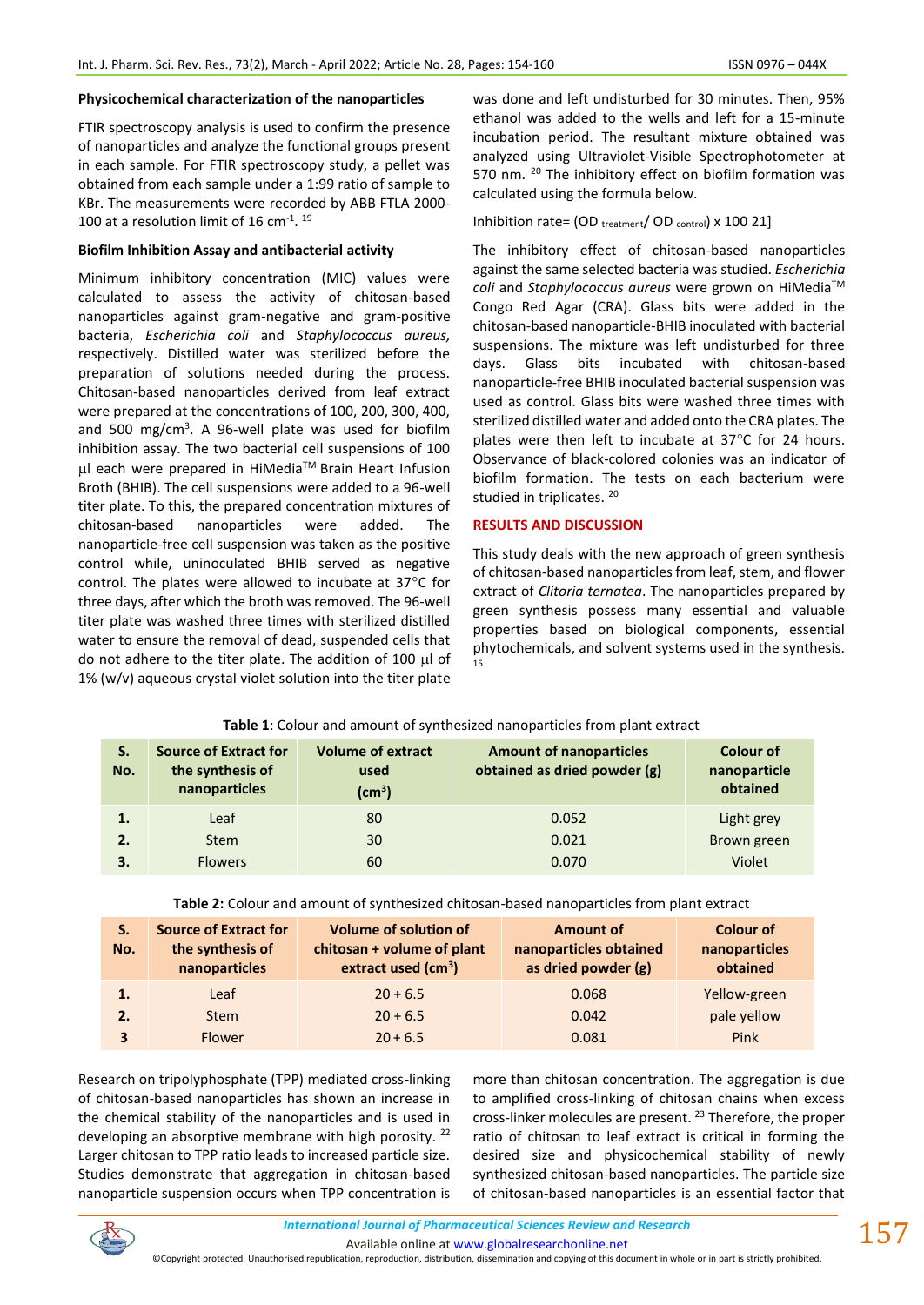affects its activity against microbes. Based on previous research, it is known that chitosan-based nanoparticles show a high inhibitory effect against medically significant microorganisms like *Staphylococcus aureus, Pseudomonas aeruginosa, Escherichia coli*, and *Klebsiella pneumoniae*. It is also observed that the antibacterial activity of chitosanbased nanoparticles is higher than chitosan and chitin. The effective antibiofilm activity of chitosan-based nanoparticles has also been studied and documented. <sup>20</sup>

Nanoparticles are prepared using methods that involve chemical, physical and biological approaches. The chemical method of synthesizing nanoparticles is cheaper and efficient because it requires only a short time to synthesize large quantities of nanoparticles. However, the chemicals used in the process are hazardous to the environment and lead to toxic by-products. Therefore, there is a considerable demand for non-toxic synthetic methods to prepare nanoparticles leading to the development of interest in biological approaches under "green nanotechnology". <sup>24</sup> Many biological methods for nanoparticle synthesis have been reported using microbes and plants. Plants are a better starting material for nanoparticle synthesis as they do not possess any toxic chemicals and have amphiphilic molecules that can act as capping agents. The use of plant extract in nanoparticle synthesis also helps to bypass the tedious process of isolation of microorganisms from culture media, making the process cost-effective. <sup>25</sup>

#### **Antibacterial activity**

95

The antibiofilm activity of chitosan-based nanoparticles was assessed using percent inhibition and MIC<sub>50</sub> values. Percent inhibition was used to derive the values for MIC. The antibacterial activity of chitosan-based nanoparticles against *Escherichia coli* and *Staphylococcus aureus* was evaluated by calculating MIC values and inhibition rate where the chitosan-based nanoparticles from leaf extract inhibited 95% of *Escherichia coli* and 98% *Staphylococcus aureus* at 500 mg/cm<sup>3</sup> each. The MIC<sup>50</sup> of *Escherichia coli* and *Staphylococcus aureus* was found to be 100 mg/cm<sup>3</sup> . No colonies were observed on CRA plates when the glass beads were grown in the same concentration as the MIC value.<sup>20</sup>

| <u>, water at the communities of antecedit was called the close adamse was communities and all</u> |                                                                                         |                                         |                                           |  |  |  |
|----------------------------------------------------------------------------------------------------|-----------------------------------------------------------------------------------------|-----------------------------------------|-------------------------------------------|--|--|--|
| <b>S. No.</b>                                                                                      | <b>Concentration of chitosan-based</b><br>nanoparticles from leaf (mg/cm <sup>3</sup> ) | <b>Percent inhibition</b><br>In E. coli | <b>Percent inhibition</b><br>In S. aureus |  |  |  |
|                                                                                                    | 100                                                                                     | 53                                      | 75                                        |  |  |  |
|                                                                                                    | 200                                                                                     | 57                                      | 93                                        |  |  |  |
|                                                                                                    | 300                                                                                     | 58                                      | 95                                        |  |  |  |
|                                                                                                    | 400                                                                                     | 63                                      | 96                                        |  |  |  |

**Table 3:** Percent inhibition of chitosan-based nanoparticles against bacteria under study

#### **Physicochemical characterization of the nanoparticles**

500

**5**

FTIR analysis of nanoparticles and chitosan-based nanoparticles prepared by the leaf extract of *Clitoria ternatea* was carried out. FTIR spectra were used to analyze the binding of the amine group when chitosan is present on the nanoparticle surface. The primary functional group of chitosan has the O-H group, which gave a peak at 3500 to 3300 cm-1 . Absorption peaks due to N-H of the protonated amino group and C-H of the alkyl group are observed at 1630 and 1531 cm-1 , respectively. Peaks in the absorption spectra at 1059 and 886  $cm<sup>-1</sup>$  indicate the presence of a glucopyranose ring in the chitosan matrix. Contrary to these results obtained on analysis of chitosan-based nanoparticles, chitosan characteristic peaks are skewed to 3358, 2874, 1576, 1412, 1021, 877, and 700 cm<sup>-1</sup>, signifying a chemical reaction between chitosan and treatment nanoparticles. However, further trials and studies need to be carried out for an effective application in the field of medicine.<sup>19</sup>

From the discussion above, it can be deduced that chitosanbased nanoparticles derived from the leaf extract of *Clitoria ternatea* show broad-spectrum antibacterial activity. Further characterization using different analytical techniques can throw some light on the exact mechanism. Chitosan-based nanoparticles from leaf inhibited 95% of *Escherichia coli* and 98% *Staphylococcus aureus* at 500 mg/cm<sup>3</sup>, indicating a higher inhibitory effect on the latter. The inhibitory activity of chitosan-based nanoparticles derived from stem and flower against bacteria is currently under study. Once completed, comparative data will be generated.

98

Green synthesis of chitosan-based nanoparticles and derived from the leaf, stem and flower extract of *Clitoria ternatea* appears to be a new cost-effective and environment-friendly alternative to harmful chemical methods. Among plant-based polysaccharide bioengineered materials being synthesized, chitosan-based nanoparticles have garnered the most attention from scientists and engineers due to their action against microbes and their biodegradable, non-toxic nature, increasing their relevance in medical sciences. <sup>26</sup>

However, due to inadequate research on the toxic effect of chitosan-based nanoparticles on humans and other organisms, some shortcomings exist. As the present knowledge of chitosan-based nanomaterials underdeveloped, there is a need for more investigations and research. Nevertheless, despite these limitations, it has been scientifically proven that chitosan-based

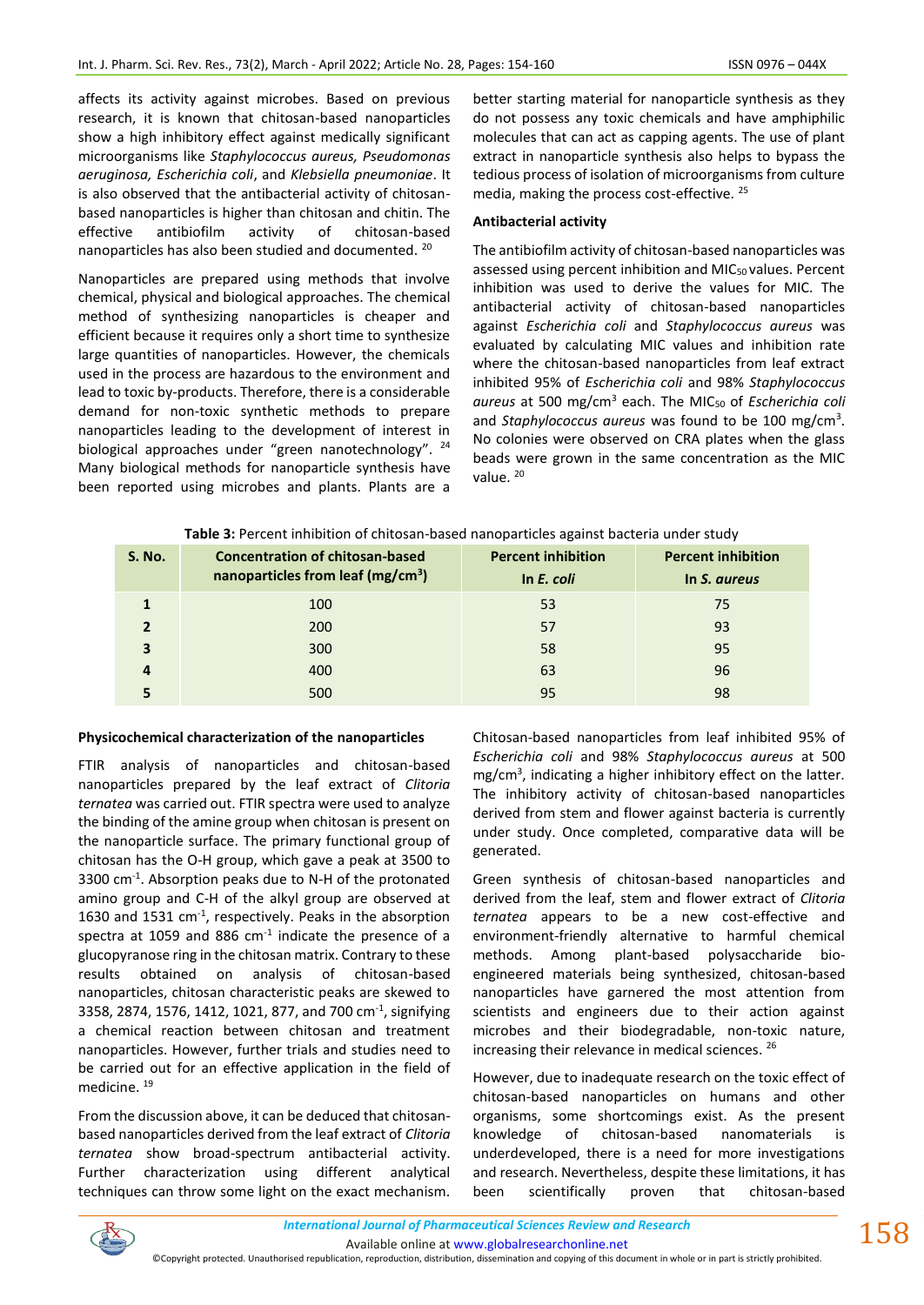nanoparticles synthesized by the green synthesis method protect the environment and are considered one of the most promising research areas in biomedical sciences. <sup>27</sup>

To broaden their practical relevance, deep knowledge and understanding of the activity of chitosan-based nanoparticles are necessary. Extensive studies on using chitosan-based nanoparticles for drug and gene delivery are underway. Most of the current research focuses on enhancing physical and chemical stability, their biocompatible nature, and new approaches to synthesize novel chitosan-based nanoparticles to improve their effectiveness in biomedicine. Chitosan molecules can be modified to synthesize derivatives by controlling the surface chemistry through chemical reactions like crosslinking, carboxymethylation, and esterification of the hydroxy and amino groups present in the molecule. The use of chitosan in biomedicine is cost-effective as it is made from a natural biopolymer present in abundance.  $27$  The synthesis of chitosan-based nanoparticles from plant extracts, despite a few limitations, has excellent potential and several advantages over traditional nanoparticle synthesis methods. Therefore, to match up to the potential of nanoparticles prepared by physical and chemical methods, scaling up the production by green synthesis method using plant material and developing schemes to ensure cost-effective synthesis is necessary.

## **REFERENCES**

- 1. Samer Bayda, Muhammad Adeel, Tiziano Tuccinardi, Marco Cordani and Flavio Rizzolio, The History of Nanoscience and Nanotechnology: From Chemical– Physical Applications to Nanomedicine, Molecules., 2020; 25(1): 112.
- 2. Jesus M. de la Fuente and V. Grazu, Nanobiotechnology Inorganic Nanoparticles vs Organic Nanoparticles, Elsevier's Science & Technology Rights Department in Oxford, UK, 2012;541.
- 3. Virender K. Sharma, Jan Filip, Radek Zboril and Rajender S. Varma, Natural inorganic nanoparticles – formation, fate, and toxicity in the environment, Chem. Soc. Rev., 2015; 4: 8410-8423.
- 4. Michael John Sweet and Ian Singleton, Silver Nanoparticles. A Microbial Perspective, Advances in Applied Microbiology, 2011; 77:115-33.
- 5. Priyanka Singh, Santosh Pandit, V R S S Mokkapati, Abhroop Garg, Vaishnavi Ravikumar and Ivan Mijakovic, Gold Nanoparticles in Diagnostics and Therapeutics for Human Cancer, Int J Mol Sci., 2018; 19(7):1979.
- 6. Daniela Longano, Nicoletta Ditaranto, Luigia Sabbatini, Luisa Torsi, and Nicola Cioffi, Synthesis and Antimicrobial Activity of Copper Nanomaterials, Nano-Antimicrobials, 2011; 85117.
- 7. N. A. Ahmad Yusof, N. Mat Zain, and N. Pauzi, Synthesis of Chitosan/Zinc Oxide Nanoparticles Stabilized by Chitosan via Microwave Heating, Bulletin of Chemical Reaction Engineering & Catalysis, 2019; 14(2):450-458
- 8. Munawar A. Mohammed, Jaweria T. M. Syeda, Kishor M. Wasan, and Ellen K. Wasan, An Overview of Chitosan Nanoparticles and Its Application in Non-Parenteral Drug Delivery, Pharmaceutics, 2017; 9(4):53.
- 9. Murugesan Chandrasekaran, Ki Deok Kim and Se Chul Chun, Antibacterial Activity of Chitosan Nanoparticles: A Review. Processes. 2020; 8(9):1173.
- 10. Guo-Jane Tsai and Wen-Huey Su, Antibacterial Activity of Shrimp Chitosan against Escherichia coli, Journal of Food Protection, 1999; 62 (3): 239–243.
- 11. Zhengxin Ma, Alejandro Garrido-Maestu and Kwangcheol CaseyJeong, Application, mode of action, and in vivo activity of chitosan and its micro- and nanoparticles as antimicrobial agents: A review, Carbohydrate Polymers, 2017; 176: 257-265.
- 12. Pulok K Mukherjee, Kumar Venkatesan, Nanjappan Satheesh Kumar and Michael Heinrich, The Ayurvedic medicine Clitoria ternatea-From traditional use to scientific assessment, Journal of ethnopharmacology, 2008; 120: 291-301
- 13. Anupama Ammulu Manne, Vinay Viswanath K., Ajay Kumar G, Ushakiranmayi Mangamuri, and Sudhakar Podha, Pterocarpus marsupium Roxb. heartwood extract synthesized chitosan nanoparticles and its biomedical applications, Journal of genetic engineering & biotechnology, 2020; 18(1): 19-26.
- 14. Abd El-Aziz Abeer Ramadan Mohamed, Al-Othman Monira Rashed, Mohamed Abobakr Mahmoud, Shereen Mohamed Shehata and Nahla Shazli Abdelazim, Chitosan nanoparticles as a carrier for Mentha longifolia extract: synthesis, characterization and antifungal activity, Current Science, 2018; 114(10): 2116-2122.
- 15. Zondi Nate, M.J. Moloto, Pierre Kalenga Mubiayi and Precious Mahlambi, Green synthesis of chitosan capped silver nanoparticles and their antimicrobial activity, MRS Advances, 2018; 113.
- 16. Jagpreet Singh, Tanushree Dutta, Ki-Hyun Kim, Mohit Rawat, Pallabi Samddar and Pawan Kumar, 'Green' synthesis of metals and their oxide nanoparticles: applications for environmental remediation, J. Nanobiotechnol, 2018; 16:84.
- 17. Abdullahi R Abubakar and Mainul Haque, Preparation of medicinal plants: Basic extraction and fractionation procedures for experimental purposes, jpbsonline, 2020; 12(1): 1-10.



Available online a[t www.globalresearchonline.net](http://www.globalresearchonline.net/)